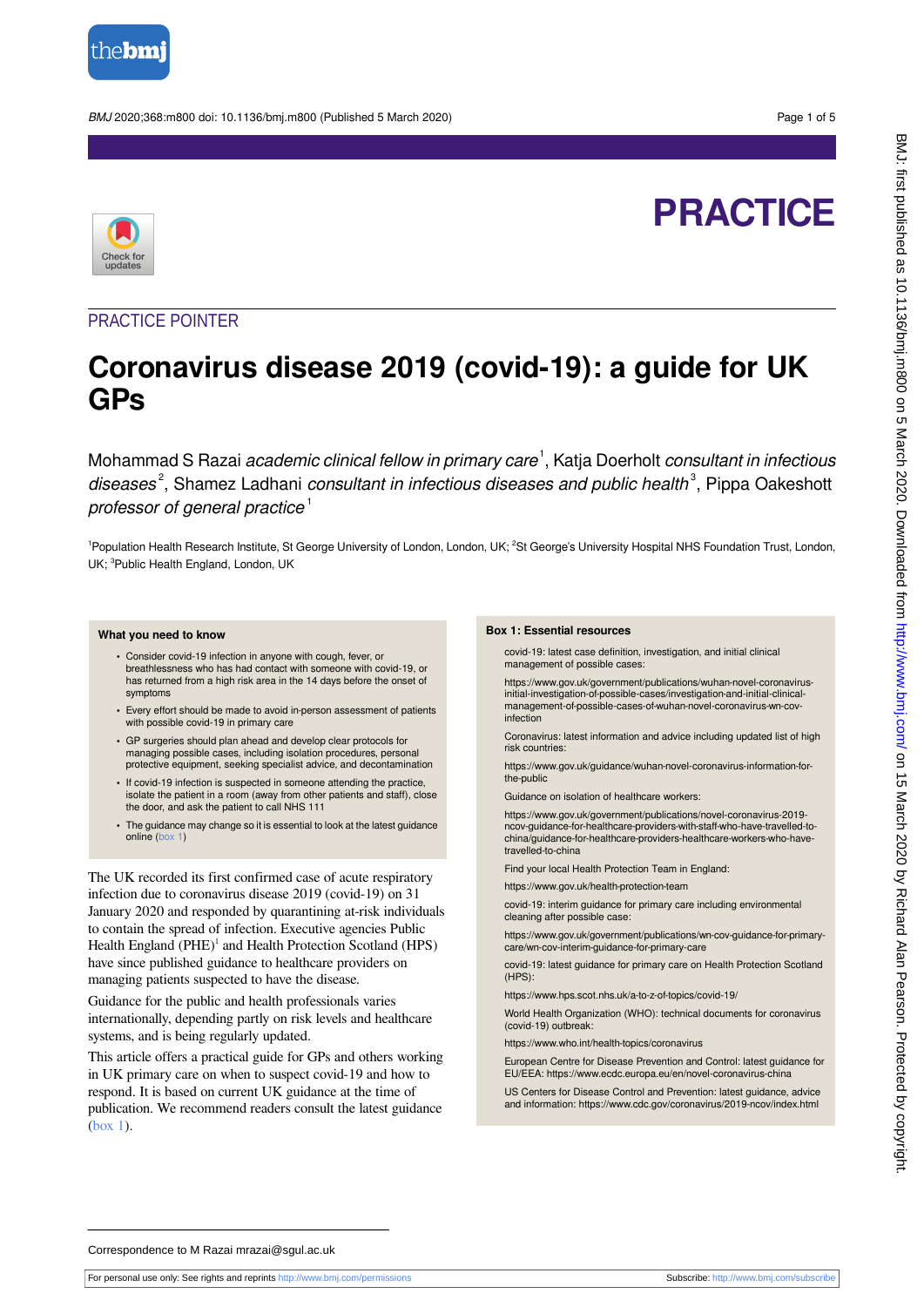### **What do we know about the clinical course of covid-19?**

The median estimated incubation period is five to six days (range 0 to 14 days).<sup>2</sup> The median age of confirmed cases is around 59 years.<sup>3</sup> Initial data indicate that more than 80% of patients have asymptomatic or mild disease and recover, but about 15% may get severe disease including pneumonia, and around 5% become critically unwell with septic shock and/or multi-organ and respiratory failure.<sup>4</sup> The case fatality rate is estimated at approximately 2% overall, but ranges from 0.2% in people under 50 to 14.8% in those over 80, and is higher among those with chronic comorbid conditions.<sup>5</sup>

### **When to consider covid-19**

Consider covid-19 in anyone requiring hospital admission with a flu like illness, acute respiratory distress syndrome, or either clinical or radiological evidence of pneumonia.<sup>6</sup>

Otherwise, consider covid-19 in anyone who has either had contact with someone with confirmed covid-19 infection or returned from a high risk country in the 14 days before the onset of symptoms if they present with any of the following:

- **•**acute respiratory infection of any degree of severity, including shortness of breath (difficult breathing in children), or cough (with or without fever), or
- **•**fever with no other symptoms.

Clinicians should be alert to the possibility of atypical presentations in patients who are immunocompromised.

A contact is defined as:

- **•**living in the same household as a person with a confirmed infection or
- **•**direct contact with someone who has a confirmed infection, or their body fluids, without appropriate personal protective equipment or
- **•**face-to-face contact with a person with a confirmed infection, for any length of time or
- **•**being within two metres of a person with a confirmed infection for longer than 15 minutes or
- **•**being advised by a public health agency that contact with a confirmed case has occurred.<sup>6</sup>

### **Which countries are considered high risk?**

As of 2 March 2020, category 1 areas (highest risk) included Wuhan city and Hubei Province in China, Daegu or Cheongdo in Republic of Korea, Italian towns under containment measures, and Islamic Republic of Iran. Category 2 (high risk) countries included China, Thailand, Japan, Republic of Korea, Hong Kong, Taiwan, Singapore, Malaysia, Macau, Italy, Cambodia, Laos, Myanmar, and Vietnam [\(box 1\)](#page-0-0). If the outbreak evolves in the UK and there is sustained secondary transmission, travel history may become less relevant.

### **What are the public being asked to do if they are concerned about covid-19?**

The public are advised not to attend GP surgeries, community pharmacies, or hospitals if they have concerns that they may have been exposed to or become infected by covid-19. Instead, in the UK they are being advised to use NHS 111, the national non-emergency helpline. [Box 2](#page-1-0) outlines how to respond during <span id="page-1-0"></span>a telephone consultation where exposure or infection is suspected.

**Box 2: How to respond during a telephone consultation if you suspect exposure or infection**

- If a patient calls for advice from home or elsewhere and covid-19 is suspected: **•** Assess whether they are clinically stable and not critically unwell. If the patient is critically unwell and requires urgent transfer to hospital, call 999 and inform the ambulance call handler of a suspected case of covid-19
	- **•** Avoid a face-to-face assessment in primary care including out-of-hours centres and GP hubs. Advise the patient to call NHS 111
	- **•** If hospital care is being considered, call the local hospital infection specialist (infectious diseases physician or microbiologist/virologist) for advice to discuss possible safe assessment in hospital
	- **•** If hospital assessment is advised, agree a method of transport with the hospital team, such as the patient's own car or an ambulance. Patients should not use public transport or taxis to get to hospital

GP surgeries should put measures in place to reinforce this approach by

- **•**Displaying large posters at the entrance to GP surgeries and a prominent notice on websites and online booking systems
- **•**Using pre-recorded messages on telephone systems
- **•**Sending patients SMS (text) messages
- **•**Asking screening questions to patients as they arrive at reception:

o Do you have a high temperature or cough or breathlessness?

o Have you been in close contact with someone with coronavirus infection?

o Have you been to any of the following areas (see list above) in the last 14 days?

### **What to do if you suspect covid-19 during a consultation**

<span id="page-1-1"></span>If you suspect possible coronavirus infection during a face-to-face consultation with a patient, stop the consultation and leave the room, avoiding physical examination, direct physical contact, and exposure to respiratory secretions. Wash your hands thoroughly with soap and water. Isolate the patient and reassure them that you are following precautionary guidelines  $(box 3)$  $(box 3)$  $(box 3)$ .<sup>7</sup> The patient should call NHS 111 from the isolation room. (In Scotland the GP should seek advice from local infection specialist or Health Protection Team).

### **Box 3: How to isolate patients with suspected covid-19 in primary care<sup>7</sup>**

- **•** Isolate individuals suspected to have covid-19, their waste, and their belongings in a room with the door closed and window open (switch off any air conditioning). Ensure that they have a mobile phone or access to a telephone line and ask them to call NHS 111 for advice
- **•** Plan in advance which room is most appropriate for isolation. It should ideally be located away from the waiting area and other consultation rooms. Avoid a room with carpeted floors or soft furnishing as these are difficult to decontaminate
- **•** Avoid entering the isolation room. If further clinical history needs to be obtained this should be done by phone
- **•** The patient must not use the surgery's communal toilets. A toilet facility should be reserved, preferably close to the isolation room. Advise the patient not to touch anything or anyone when walking to the toilet and to wash hands thoroughly afterwards
- **•** Communicate with the isolated patient preferably by phone or a conversation through the closed door to reassure them and provide updates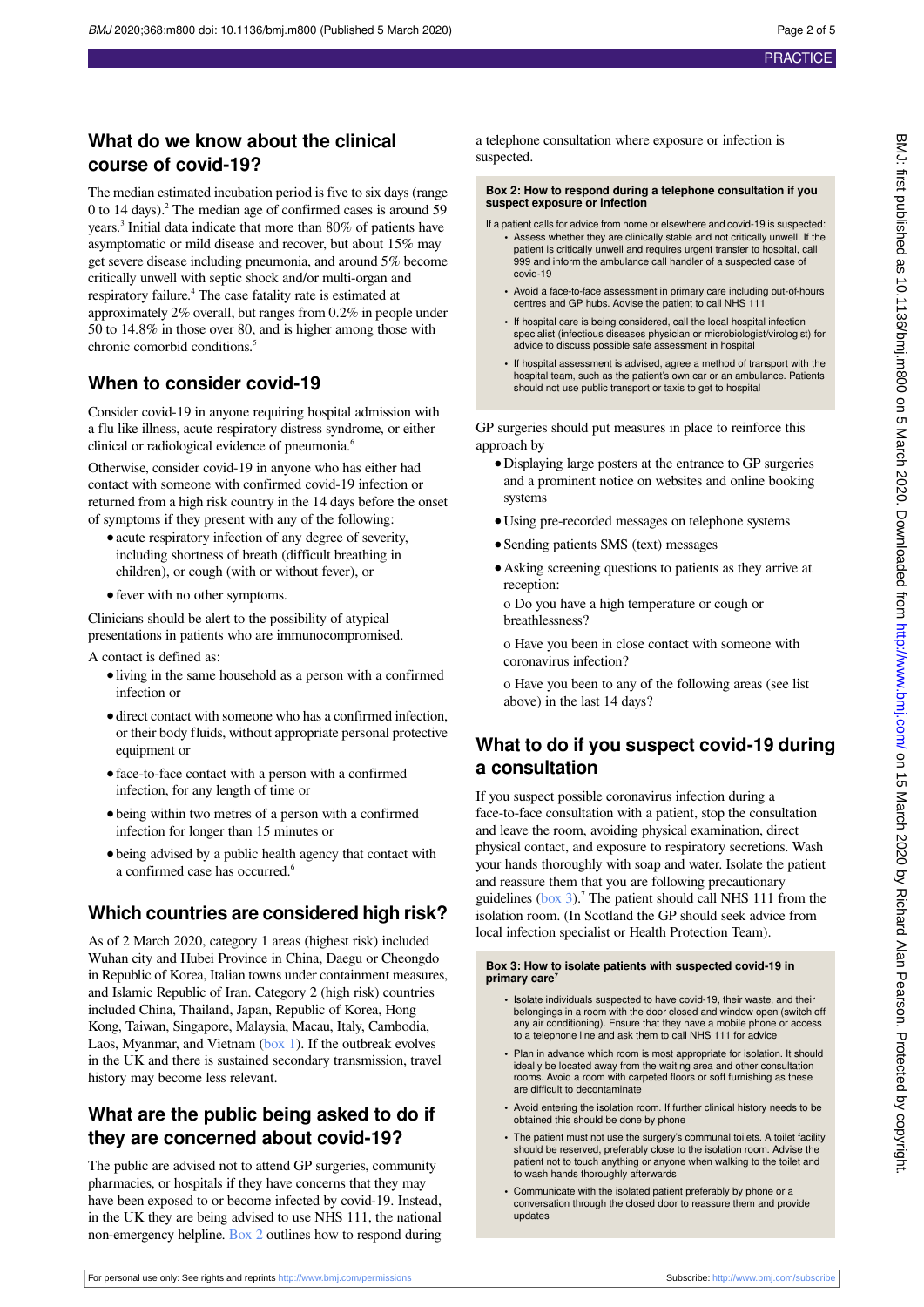If the patient with suspected covid-19 is accompanied by family members or friends, they should all be isolated if they are close contacts of the patient.

### **What if the patient is unwell?**

If the patient is critically ill, call 999 and advise the call handler that the patient may have covid-19 infection. If you make a clinical judgment that the patient needs further assessment or intervention, while awaiting transfer to hospital, bear in mind your own safety and those around you and wear personal protective equipment as described in [box 4](#page-2-0).

### <span id="page-2-0"></span>**Box 4: Personal protective equipment for covid-19 in primary care<sup>7</sup>**

- **•** If the person suspected to have covid-19 is identified on entry to a GP surgery and is isolated as soon as possible, there is no need for protective clothing or equipment
- **•** If entry to the isolation room or contact with the patient is unavoidable, wear protective clothing in line with the standard infection control precautions, such as gloves, apron, and a standard fluid resistant surgical mask, and keep exposure to a minimum. All protective clothing and equipment should be disposed of as clinical waste
- **•** If a patient needs to be reviewed for another medical reason while on home isolation, s/he should call NHS 111. If a GP visit is needed and telephone consultation is not appropriate, seek advice from the local Health Protection Team on appropriate protective equipment. Aim to keep a distance of 2 metres from the patient and avoid physical examination<sup>®</sup>

### **What happens next?**

Diagnostic sampling in primary care is not recommended and local pathways for obtaining nose and throat swabs vary. Testing may take place in the hospital, the patient's home, or in designated receiving units. Samples are sent for urgent testing at a designated PHE laboratory. Results should be available within 48 hours.

Patients with relevant contact or travel history who have no symptoms or those who have tested positive for covid-19 infection and have mild symptoms are likely to be asked to self-isolate ([box 5](#page-2-1)).

### <span id="page-2-1"></span>**Box 5: Self-isolation at home for people suspected to have covid-19 who are undergoing testing and are not critically ill<sup>9</sup>**

Where possible, patients with suspected covid-19 should self-isolate at home while awaiting the outcome of testing. If an individual is not suitable for self-isolation at home (for example, the accommodation is not suitable or there are other vulnerable occupants in the same dwelling such as pregnant or immunosuppressed individuals) you should advise the Health Protection Team immediately (resources in [box 1](#page-0-0) offer guidance for circumstances where home isolation is not suitable).

- **•** Self-isolation means staying indoors for 14 days from the date of contact with a confirmed case or return from high risk areas, avoiding contact with other people, and separating themselves from the rest of the household
- **•** If contacts of a patient awaiting test results have had substantial close contact with a suspected case, they should call NHS 111 for advice
- **•** Patients who are self-isolating are advised to
	- **–** Stay in a well ventilated room, use a separate bathroom if available; if they have to share the bathroom clean it regularly, use separate towels, wear a clean mask when using a communal kitchen, use separate crockery and cutlery
- **–** Wash hands with soap and water before cooking and eating and after using the toilet
- **–** Have food, medication, and supplies delivered to you
- **–** Cover coughs and sneezes with a tissue and put it in a bin
- **–** Avoid going out except if advised to seek medical care and do not use public transport or taxis. Own vehicle may be used
- **–** Not have visitors at home
- **–** Double bag and seal all waste. Subsequent disposal of waste is dependent on the result of the test for covid-19. Advice will be given by the Health Protection Team if confirmed positive
- **•** Further information on self-isolation is available on the PHE website [\(box 1](#page-0-0))

After the patient is transferred from the surgery premises, the room should be kept closed until it has been cleaned. Follow detailed guidance [\(box 1\)](#page-0-0) to ensure that the room is cleaned correctly. The person(s) cleaning the room should wear a disposable plastic apron, facemask and gloves. Dispose of all waste in a clinical waste bag, and clean and disinfect all hard surfaces, floors, chairs, door handles, sanitary fittings, and reusable non-invasive care equipment with a combined detergent disinfectant solution at a dilution of 1000 ppm available chlorine. All non-disposable items used for patient care that cannot be cleaned with detergent and disinfectant should be put in a clinical waste bag and quarantined until the patient's test results are known. If the patient is later confirmed to have covid-19, seek further advice from the Health Protection Team.

Debrief with the practice team, especially those who were directly involved in management of the patient. Provide reassurance as appropriate. Staff who came into contact with a patient who tests positive for covid-19 should seek advice from occupational health and the local Health Protection Team. Practice staff who have been in contact with a suspected case are not required to self-isolate unless directed otherwise by the Health Protection Team (see [box 1](#page-0-0) for link to full guidance). Advise all staff if they have any symptoms to call NHS 111 for advice and to inform the practice.

For personal use only: See rights and reprints<http://www.bmj.com/permissions> Subscribe: <http://www.bmj.com/subscribe>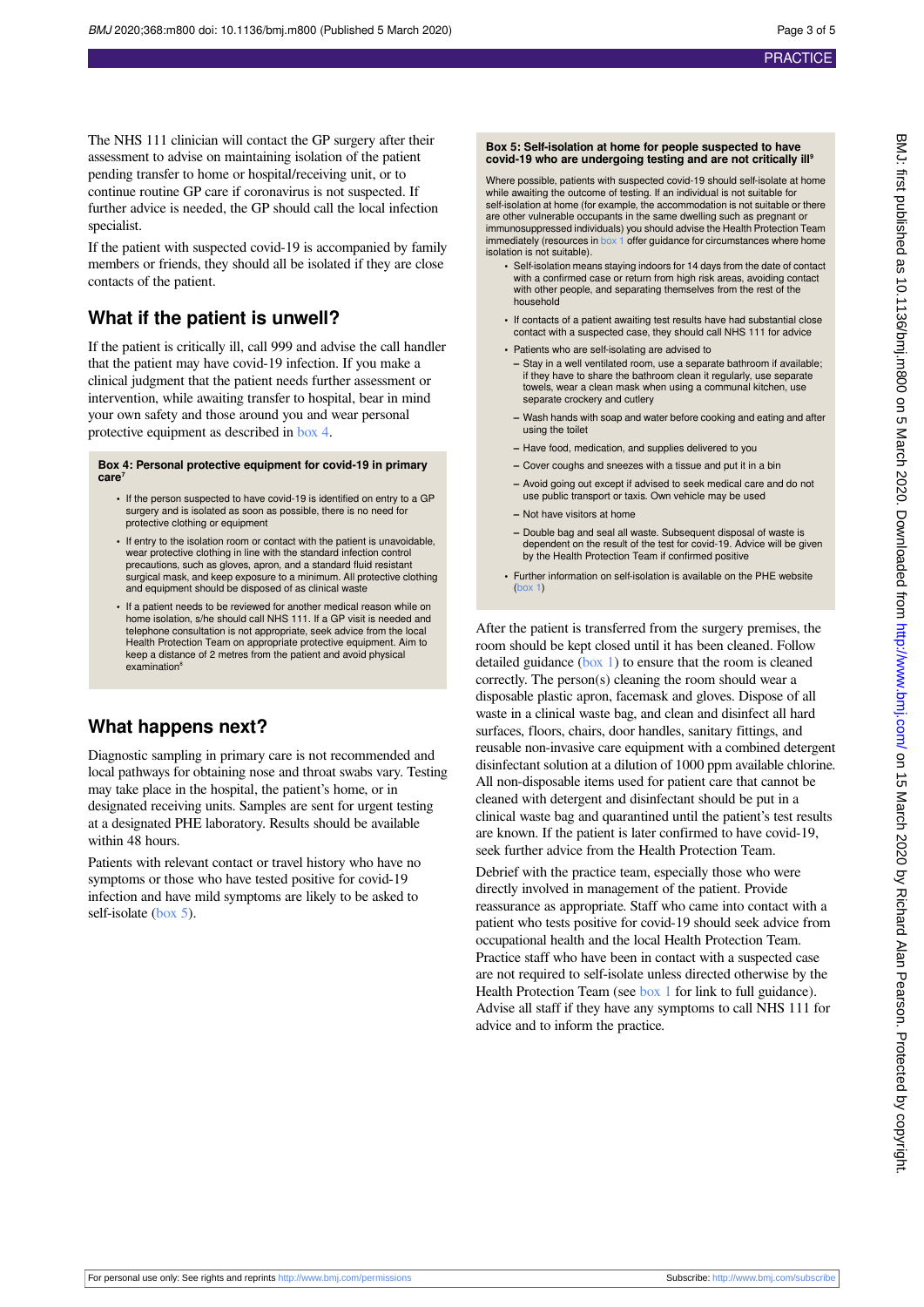### **Questions patients might ask about covid-19**

#### **How do I know if I am infected with the virus?**

If you have fever, cough, or feel breathless **and** in the last 14 days you have had contact with someone with a confirmed infection **or** you have been to a high risk country you may be infected. Please seek medical advice by calling NHS 111.

#### **Is it contagious?**

Yes, although we do not yet fully understand the precise routes of transmission. The virus is transmitted in respiratory droplets and can be spread by coughing, sneezing, or touching infected surfaces. Coronaviruses have also been detected in blood, faeces, and urine.

#### **Will I get infected if I go out?**

At the time of publication, it is very unlikely that you will get infected with the virus if you have not been to a high risk country or been in close contact with someone who is infected. Visit the NHS website: https://www.nhs.uk/conditions/ coronavirus-covid-19/

#### **What precautions do I need to take to prevent infection?**

Wash your hands frequently, especially after using public transport. Avoid touching your eyes and nose, and sneeze or cough into a tissue. Common disinfectants such as soaps and alcohol based hand rub are effective in eliminating the virus if it is on your hands. Face masks for the general public are not recommended.

#### **What is the treatment for covid-19?**

Most people do not need any specific treatment. Those who are ill will receive supportive care to help them recover from the illness in specialist settings.

#### **Education into practice**

- **•** How aware are staff in your practice of the latest advice regarding covid-19?
- **•** Can you describe a clear protocol for identifying and isolating patients with possible covid-19 as quickly as possible if they are seen in the surgery?
- **•** Do you have personal protective equipment in the practice including surgical face masks, aprons, and gloves?
- **•** Do you have the telephone number for the local health protection unit fection specialist to call for advice?
- **•** Do you have a clear process for seeking advice and referring to occupational health for any affected staff members?

#### **How patients were involved in the creation of this article**

No patients were involved in the creation of this article.

### **How this article was made**

This article uses international websites, recent research papers, and the latest advice from Public Health England and Health Protection Scotland on identifying and managing patients with suspected covid-19 in primary care.

Competing interests The BMJ has judged that there are no disqualifying financial ties to commercial companies. The authors declare the following other interests: none.

Further details of The BMJ policy on financial interests are here: https://www.bmj. com/about-bmj/resources-authors/forms-policies-and-checklists/declarationcompeting-interests

Provenance and peer review: commissioned, based on an idea from the author; externally peer reviewed.

- Public Health England. covid-19: epidemiology, virology and clinical features. 2020. https //www.gov.uk/government/publications/wuhan-novel-coronavirus-background-information/ wuhan-novel-coronavirus-epidemiology-virology-and-clinical-features
- 2 World Health Organization. Coronavirus disease 2019 (covid-19) Situation Report 29. 19 February 2020. Available from: https://www.who.int/docs/default-source/coronaviruse/ situation-reports/20200219-sitrep-30-covid-19.pdf?sfvrsn=6e50645\_2
- 3 Li Q, Guan X, Wu P, etal . Early transmission dynamics in Wuhan, China, of novel coronavirus-infected pneumonia. N Engl J Med 2020. . 10.1056/NEJMoa2001316 31995857
- 4 World Health Organization. WHO Director-General's remarks at the media briefing on COVID-2019 outbreak on 17 February 2020. 2020 https://www.who.int/dg/speeches/detail/ who-director-general-s-remarks-at-the-media-briefing-on-covid-2019-outbreak-on-17 february-2020.
- 5 Wu Z, McGoogan JM. Characteristics of and important lessons from the coronavirus disease 2019 (covid-19) outbreak in China. Summary of a report of 72 314 cases From the Chinese Center for Disease Control and Prevention. JAMA 2020. . 10.1001/jama.2020.2648 32091533
- 6 Public Health England Guidance. covid-19: investigation and initial clinical management of possible cases. 2020. https://www.gov.uk/government/publications/wuhan-novelcoronavirus-initial-investigation-of-possible-cases/investigation-and-initial-clinicalmanagement-of-possible-cases-of-wuhan-novel-coronavirus-wn-cov-infection#interimdefinition-possible-cases
- Public Health England. covid-19: interim guidance for primary care. Available from: https: //www.gov.uk/government/publications/wn-cov-guidance-for-primary-care/wn-cov-interimguidance-for-primary-care
- 8 Briefing NHS. Primary care providers and the coronavirus (covid-19). 2020. https://www. england.nhs.uk/wp-content/uploads/2020/02/coronavirus-primary-care-briefing.pdf
- 9 Public Health England. Guidance for NHS clinicians on home isolation of a patient whilst being tested for SARS-CoV-2. 2020. https://www.gov.uk/government/publications/wuhannovel-coronavirus-self-isolation-for-patients-undergoing-testing/guidance-for-nhs-clinicianson-home-isolation-of-a-patient-whilst-being-tested-for-wuhan-novel-coronavirus

Published by the BMJ Publishing Group Limited. For permission to use (where not already granted under a licence) please go to [http://group.bmj.com/group/rights-licensing/](http://group.bmj.com/group/rights-licensing/permissions) [permissions](http://group.bmj.com/group/rights-licensing/permissions)

For personal use only: See rights and reprints<http://www.bmj.com/permissions> Subscribe: <http://www.bmj.com/subscribe>